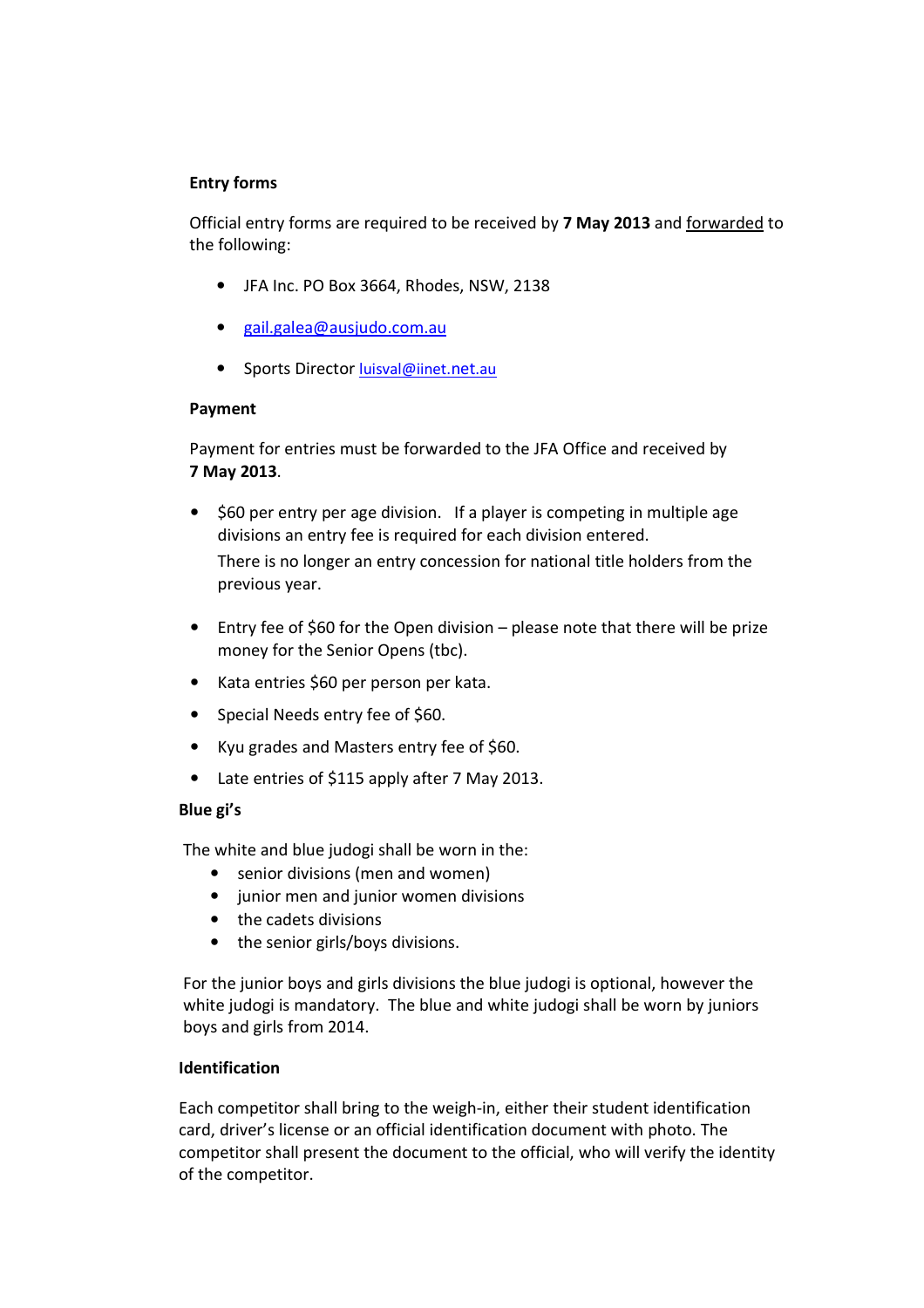#### Photos and filming

Please note that photos and filming of athletes may be taken during the competition and these images may be placed on the internet and /or social media channels.

#### Draws

As in previous years, the Sports Commission will circulate entries received for revision prior to arriving in Wollongong (approximately 2 weeks prior to the Championships).

To speed up the draw proceedings - this year the Sports Commission will do the draws immediately after the weigh-in and distribute the completed draws to managers for checking prior to the managers meeting. Where mistakes have been detected, such as players being in the wrong weight divisions, the impacted draws will be re-drawn at the managers meeting. Changes to names will not be permitted as these will be corrected as part of the entry checking process in the fortnight leading into the Championships.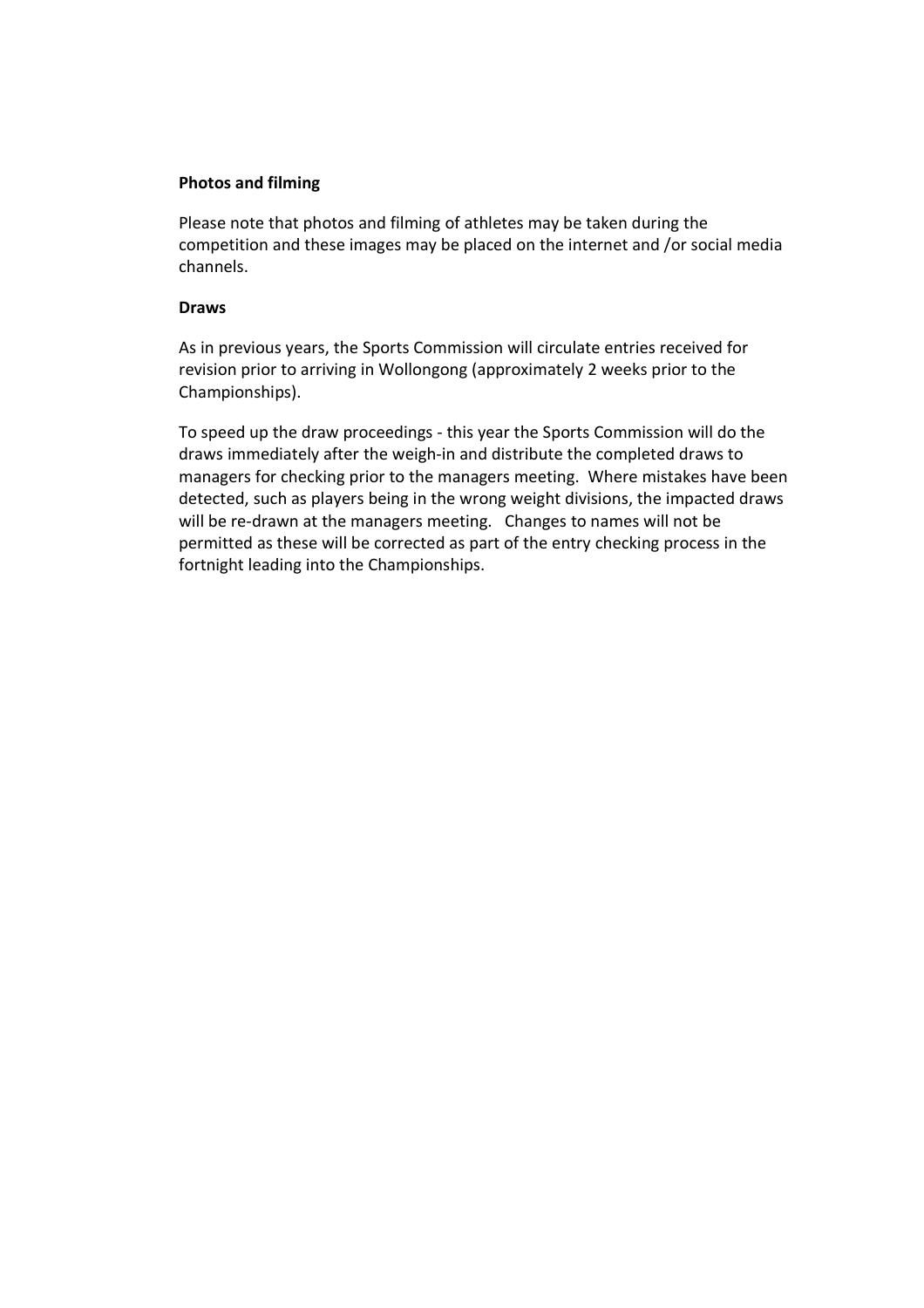#### (page 1 of 4)

Please note weigh-ins and draws will be at the competition venue Three competition mat areas will be used

| <b>Friday 7 June</b>      |                                           |                                                                                                              |  |  |  |
|---------------------------|-------------------------------------------|--------------------------------------------------------------------------------------------------------------|--|--|--|
| From 1 pm                 | scales available for trial weigh-in       |                                                                                                              |  |  |  |
| $2.30 - 3.00$ pm          | official weigh-in for Masters             |                                                                                                              |  |  |  |
| 3.30 pm                   | distribution of draws for Masters         |                                                                                                              |  |  |  |
| 4.00 pm                   | venue set up completed                    |                                                                                                              |  |  |  |
| 5.00 pm                   | Masters and Kata competition begin (tbc)  |                                                                                                              |  |  |  |
| $4.00 - 5.00$ pm          | official weigh-in, in the following order |                                                                                                              |  |  |  |
|                           | Cadets                                    |                                                                                                              |  |  |  |
|                           | Junior Men/ Junior Women                  |                                                                                                              |  |  |  |
|                           | Kyu grades                                |                                                                                                              |  |  |  |
| <b>Attention Managers</b> |                                           | Draws will be completed immediately after the weigh-in<br>and distributed / posted for checking by managers. |  |  |  |
| 6.00 pm or after          |                                           | Managers meeting                                                                                             |  |  |  |
| completion of masters     |                                           | Correction of Draws - ONLY if players incorrectly<br>drawn in a weight division                              |  |  |  |
| TBA                       |                                           | Referees meeting                                                                                             |  |  |  |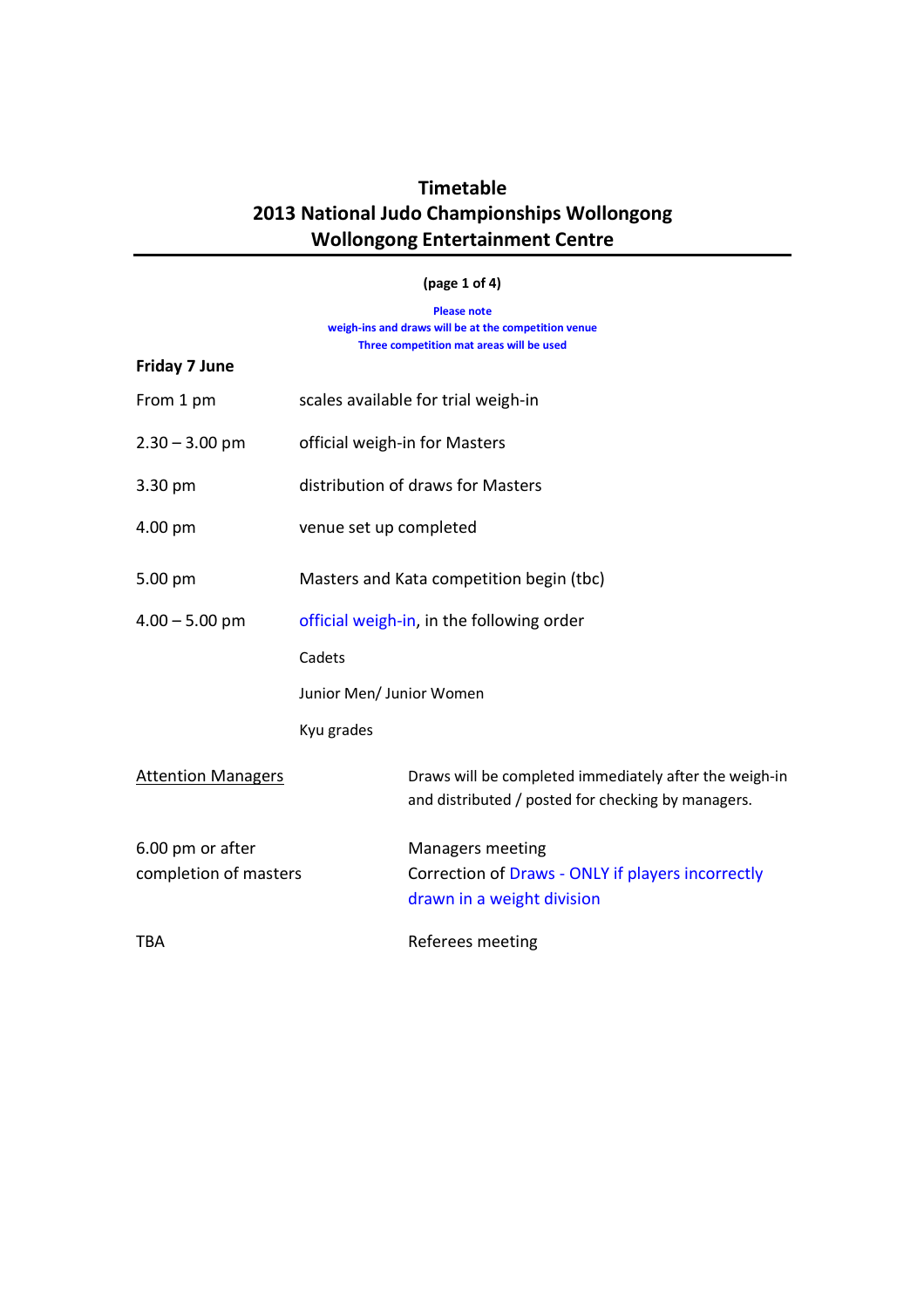|                                               |                                                                                            | (page $2$ of $4$ )                                                                                                     |  |  |  |
|-----------------------------------------------|--------------------------------------------------------------------------------------------|------------------------------------------------------------------------------------------------------------------------|--|--|--|
|                                               |                                                                                            | <b>Please note</b><br>weigh-ins and draws will be at the competition venue<br>Three competition mat areas will be used |  |  |  |
| <b>Saturday 8 June</b>                        | <b>Competition day - Cadets</b><br><b>Junior Women and Junior Men</b><br><b>Kyu grades</b> |                                                                                                                        |  |  |  |
| 8.30 am                                       | Opening speeches<br>Cadet preliminaries<br>Cadet finals (3 mats) / medal presentations     |                                                                                                                        |  |  |  |
|                                               |                                                                                            |                                                                                                                        |  |  |  |
|                                               |                                                                                            |                                                                                                                        |  |  |  |
|                                               | Junior Men/Junior Women preliminaries                                                      |                                                                                                                        |  |  |  |
|                                               | Junior Men/Junior Women finals (3 mats) / medal presentations                              |                                                                                                                        |  |  |  |
|                                               | Kyu grade championships medal presentations                                                |                                                                                                                        |  |  |  |
| $5.00 - 6.00$ pm                              | official weigh-in - Seniors, special needs                                                 |                                                                                                                        |  |  |  |
| <b>Attention Managers</b>                     |                                                                                            | Draws will be completed shortly after the weigh-in and<br>distributed / posted for checking by managers.               |  |  |  |
| 7.00 pm or after<br>completion of competition |                                                                                            | <b>Managers meeting</b><br>Correction of Draws - ONLY if players incorrectly                                           |  |  |  |
|                                               |                                                                                            | drawn in a weight division                                                                                             |  |  |  |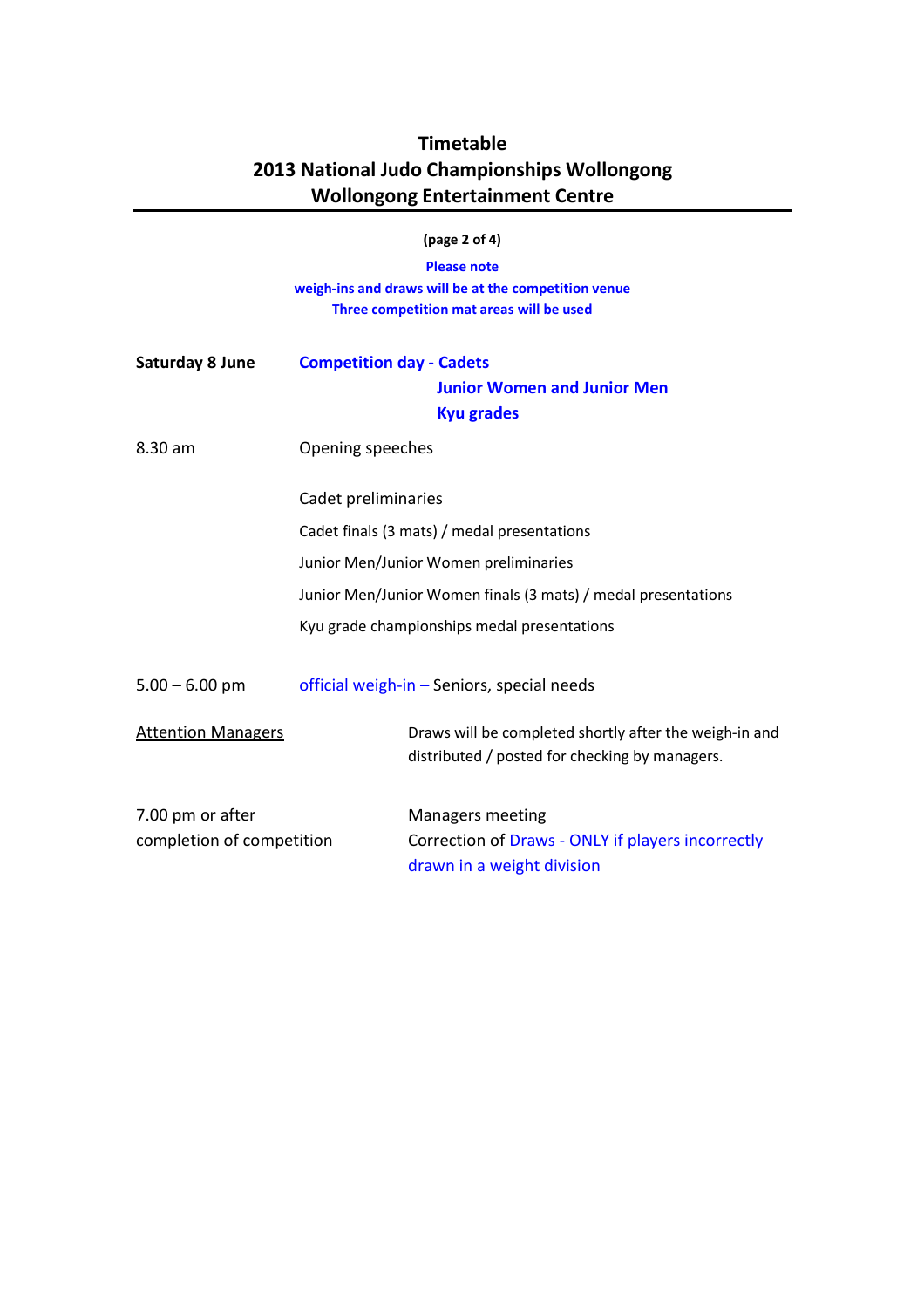#### (page 3 of 4)

Please note weigh-ins and draws will be at the competition venue Three competition mat areas will be used

\_\_\_\_\_\_\_\_\_\_\_\_\_\_\_\_\_\_\_\_\_\_\_\_\_\_\_\_\_\_\_\_\_\_\_\_\_\_\_\_\_\_\_\_\_\_\_\_\_\_

| <b>Super Sunday 9 June</b>                    | <b>Competition day</b>                                    |  | <b>Seniors</b><br><b>Special Needs</b><br><b>Opens</b>                                                       |  |
|-----------------------------------------------|-----------------------------------------------------------|--|--------------------------------------------------------------------------------------------------------------|--|
| 8.30 am                                       |                                                           |  | Seniors Preliminaries and special needs                                                                      |  |
|                                               |                                                           |  | Senior Men / Senior Women finals / medal presentations (1 mat)                                               |  |
| $3.00 - 4.00$ pm                              | official weigh in - Junior Boys/Girls / Senior Boys/Girls |  |                                                                                                              |  |
|                                               | Junior Boys/Girls, then<br>Senior Boys/Girls              |  |                                                                                                              |  |
| <b>Attention Managers</b>                     |                                                           |  | Draws will be completed immediately after the weigh-in<br>and distributed / posted for checking by managers. |  |
| 5.00 pm or after<br>completion of competition |                                                           |  | Managers meeting<br>Correction of Draws - ONLY if players incorrectly<br>drawn in a weight division          |  |
| 5.00 pm                                       | Entries close for Opens / draw                            |  |                                                                                                              |  |
| 7.00 pm                                       | Dinner and JFA presentations                              |  |                                                                                                              |  |
| 7.30 pm                                       | Opens with prize money (1 mat)                            |  |                                                                                                              |  |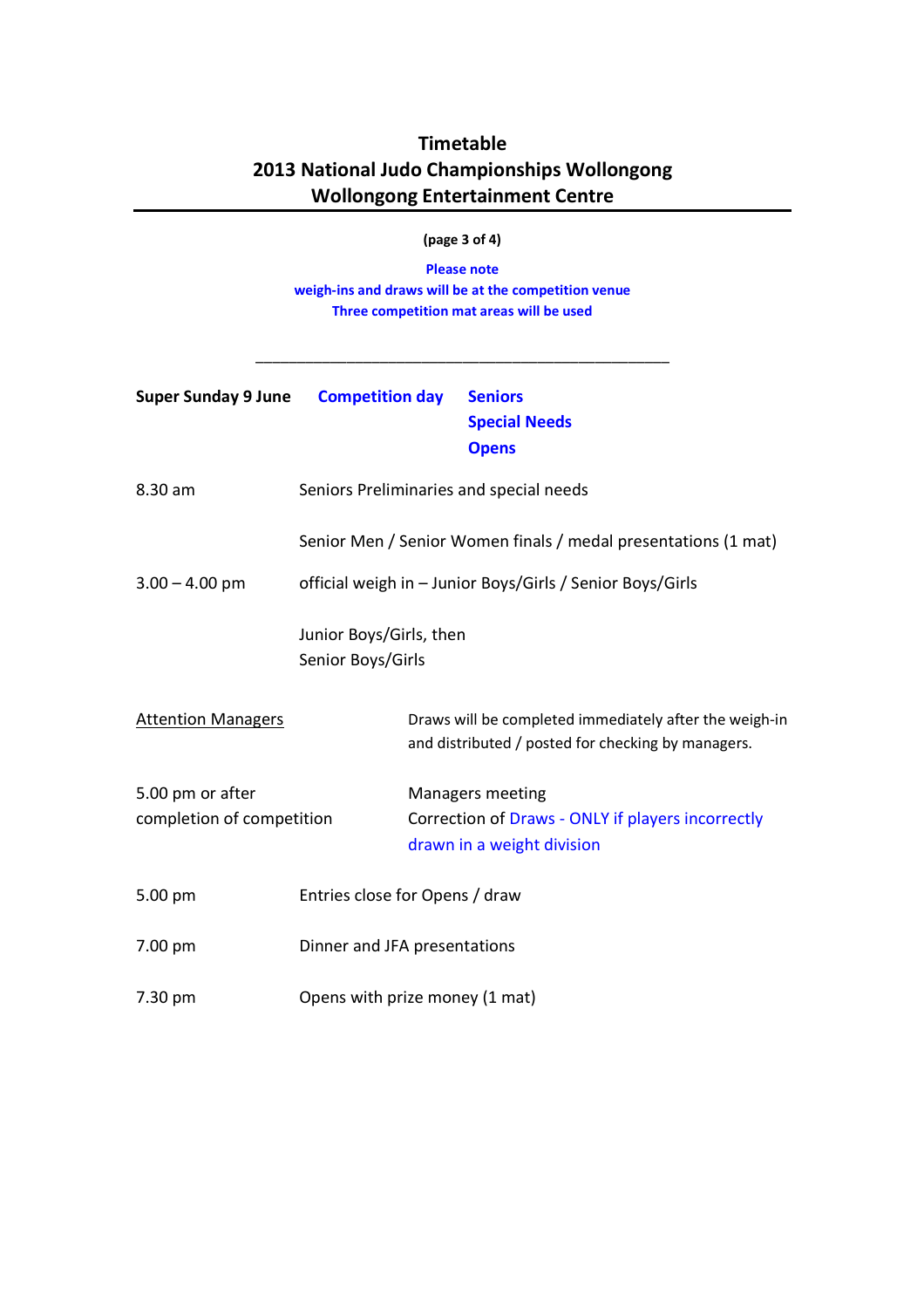| <b>Please note</b><br>weigh-ins and draws will be at the competition venue<br>Three competition mat areas will be used |                                                                                                                                                                                            |  |  |  |  |  |  |
|------------------------------------------------------------------------------------------------------------------------|--------------------------------------------------------------------------------------------------------------------------------------------------------------------------------------------|--|--|--|--|--|--|
|                                                                                                                        | <b>Junior Boys/Girls</b><br><b>Senior Boys/Girls</b>                                                                                                                                       |  |  |  |  |  |  |
|                                                                                                                        | Junior Boys/Girls and Senior Boys/Girls Preliminaries<br>Junior Boys/Girls and Senior Boys/Girls finals / medal presentations<br>Kids Super fun training session $-$ hosted by judo greats |  |  |  |  |  |  |
|                                                                                                                        | <b>Competition day</b><br><b>Start of Competition</b>                                                                                                                                      |  |  |  |  |  |  |

Closing ceremony